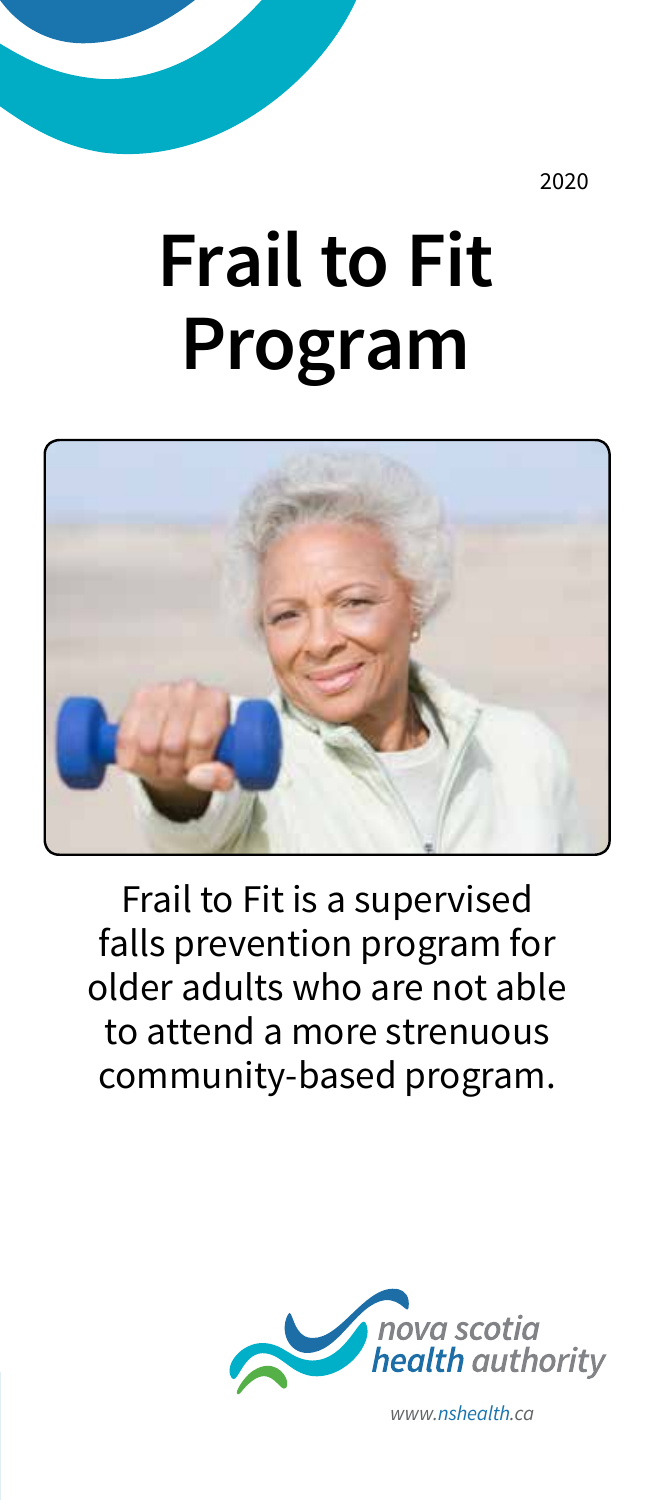#### **What does the Frail to Fit program include?**

- The program is held for 1 hour twice a week, for 8 weeks.
- There are 4 to 6 people in each class.
- All exercises are supervised by the instructor.
- The instructor is a physiotherapist with experience in caring for older adults.
- Exercises focus on improving strength, balance, and endurance.
- You will spend time walking.
- Walking aids will be provided, if needed.
- You can rest, as needed.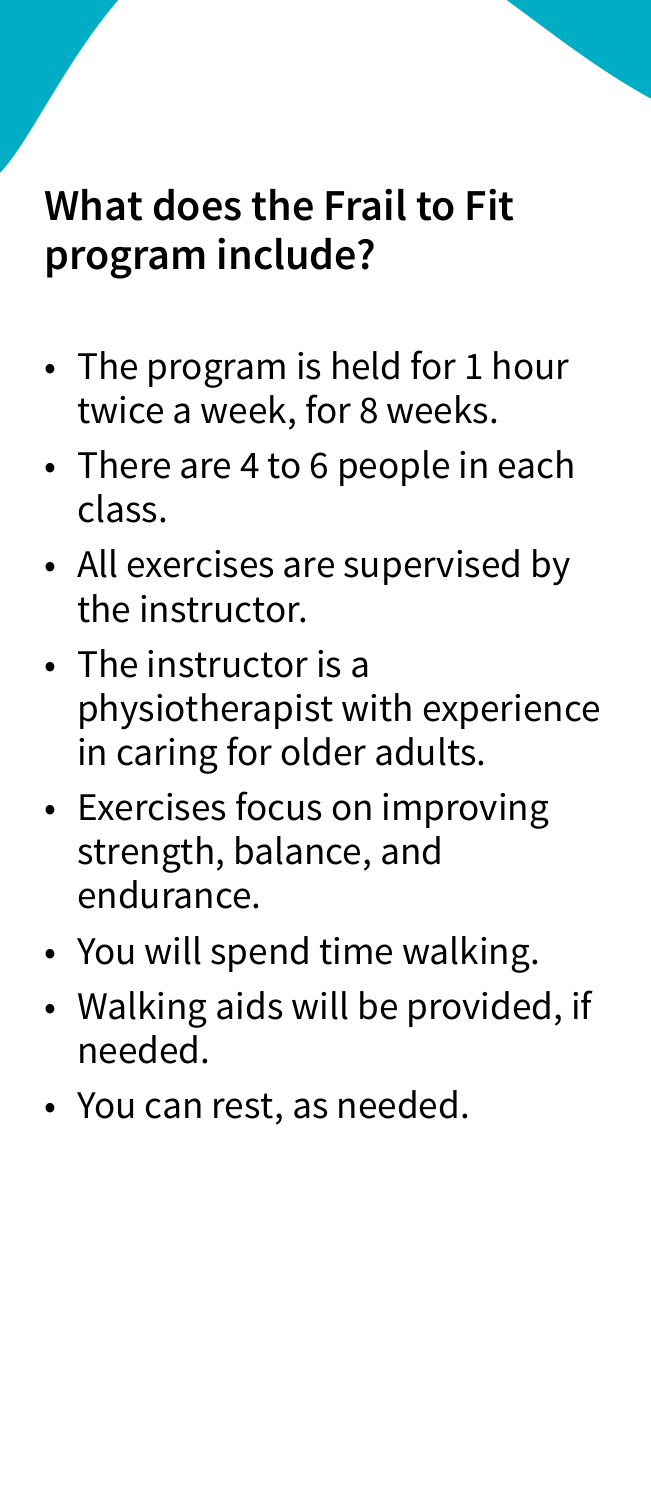### **Is this program right for me?**

This program may be right for you if you:

- may be at a risk for falls or have had falls.
- need to improve your strength and balance.
- are able to follow the exercise instructions.
- are motivated and committed to doing the whole program.

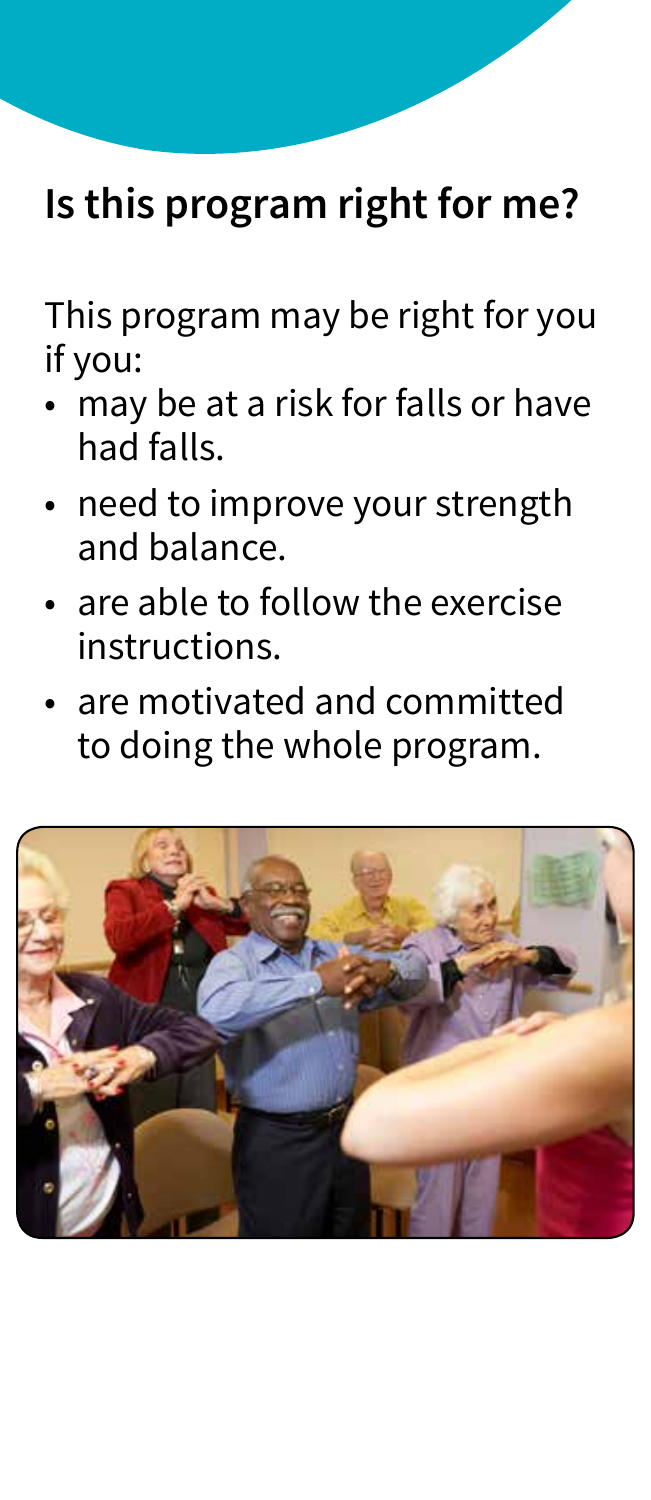### **How will this program help me?**

The Frail to Fit program can help you to:

- increase your strength.
- improve your balance.
- improve your ability to do daily activities.
- lower your risk of falling.
- increase your energy.
- improve your mood.
- meet and socialize with new people.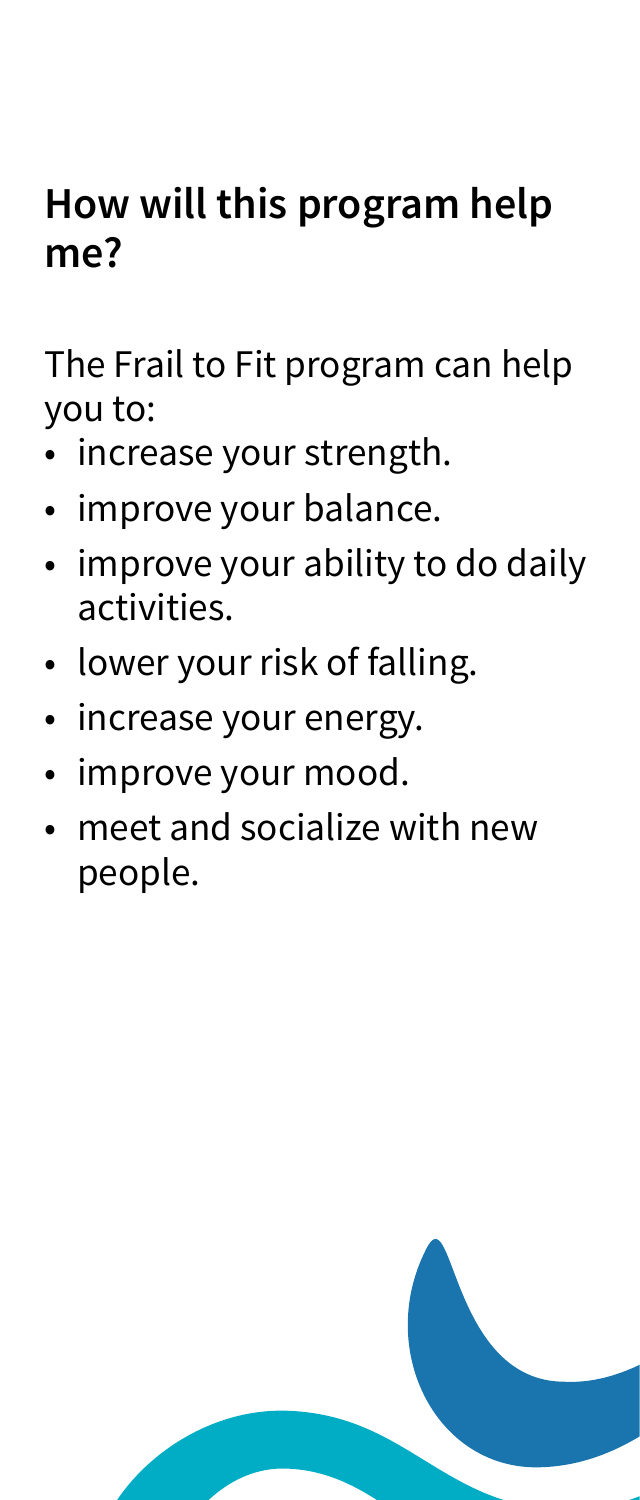## **How do I register for the program?**

#### **You will need a referral from your primary health care provider.**

- Ask your primary health care provider to send a referral to the Seniors' Community Health Team (SCHT) (see address on back cover).
- The SCHT physiotherapist will contact you to set up an assessment.